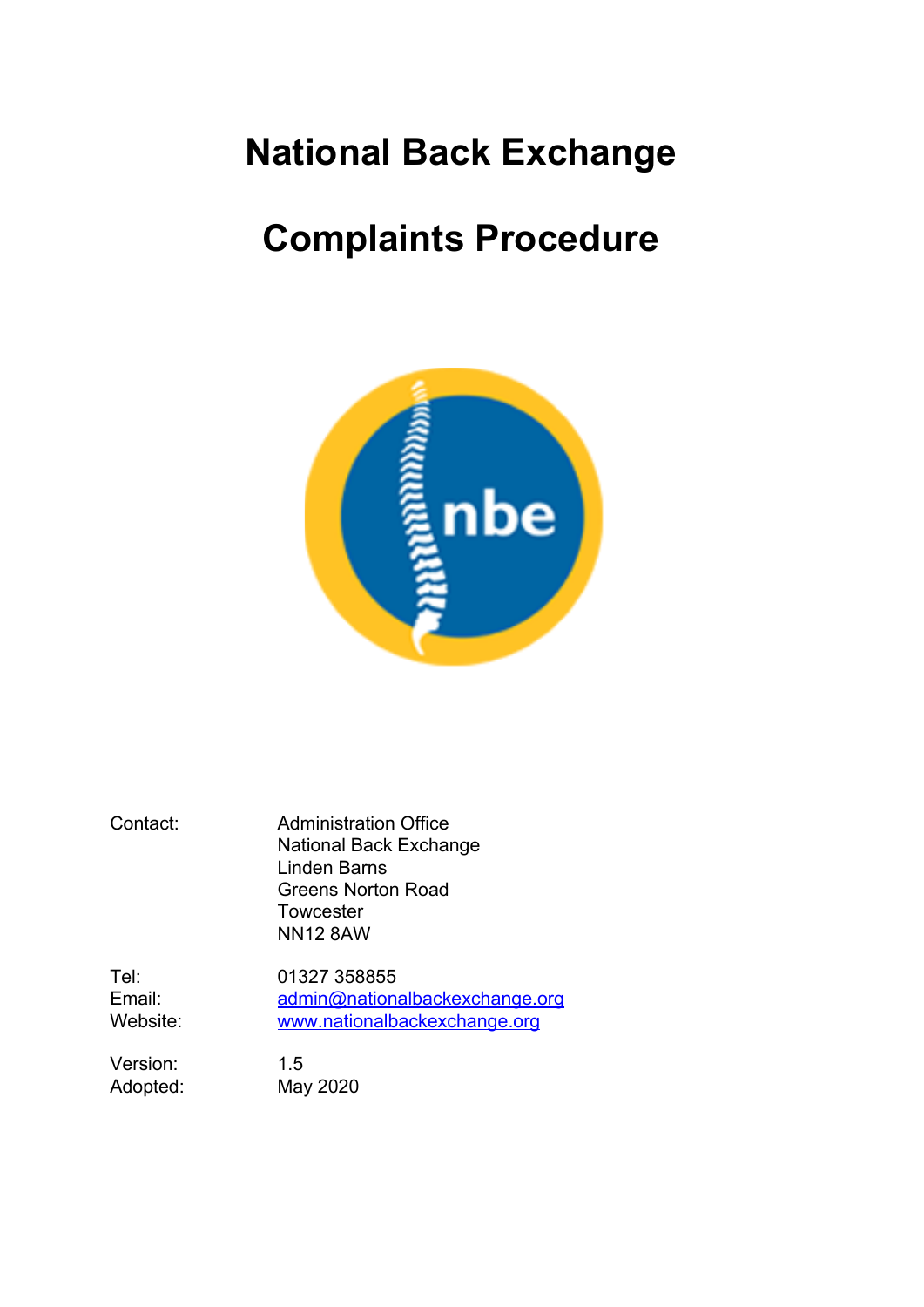| <b>Contents</b> |                                                                         |                |  |  |
|-----------------|-------------------------------------------------------------------------|----------------|--|--|
| 1.              | Introduction                                                            | 3              |  |  |
| 2.              | Role of NBE Executive Officers                                          | $\overline{4}$ |  |  |
| 3.              | <b>Guiding Principles</b>                                               | 5              |  |  |
| 4.              | <b>Verbal Complaints</b>                                                | 5              |  |  |
| 5.              | <b>Written Complaints</b>                                               | 6              |  |  |
| 6.              | <b>Complaints Involving Other Organisations</b>                         | $\overline{7}$ |  |  |
| 7.              | <b>Compliments and Suggestions</b>                                      | $\overline{7}$ |  |  |
| 8.              | <b>Complaints Involving Health &amp; Safety Issues</b>                  | $\overline{7}$ |  |  |
| 9.              | What Complainants May Expect from NBE in the Handling of a<br>Complaint | $\overline{7}$ |  |  |
| 10.             | Appeal                                                                  | 8              |  |  |
| 11.             | Audit Monitoring and Review                                             | 9              |  |  |
| 12.             | <b>Version Control Information</b>                                      | 9              |  |  |
| 13.             | Appendix 1: Complaints Notification Form                                | 10             |  |  |
| 14.             | Appendix 2: Complaints Action Plan                                      | 11             |  |  |
| 15.             | Appendix 3: Audit Form                                                  | 12             |  |  |

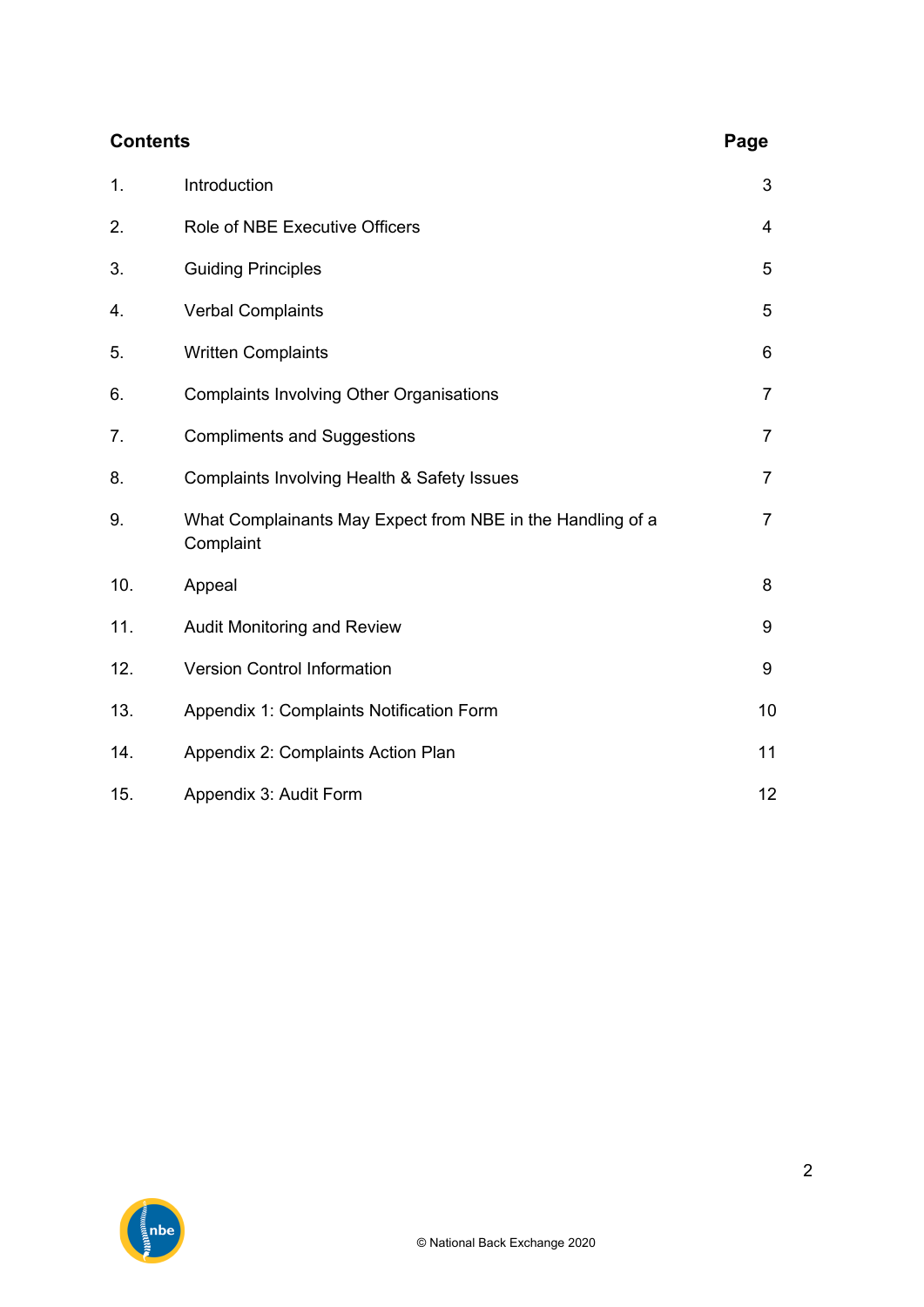#### 1. **Introduction**

National Back Exchange operates its complaints procedure in accordance with Government policy and guidelines and aims to act in a speedy, sympathetic and easy to understand way. Concerns about negligence, professional misconduct, financial malpractice, unlawful actions or endangerment to the public or the environment require a formal pathway for investigation.

The aim is that all complaints, whether verbal or written, should receive a positive and full response. The objective is satisfying the complainant that his or her concerns have been acknowledged, that a full explanation has been offered and remedial action taken where necessary, including apology where appropriate.

The procedure has two stages:

Local resolution - an internal investigation into all the points raised and a speedy response.

If the complainant is still not satisfied and if the Complaints Convenor believes that local resolution has been inadequate, an independent Review Panel may be appointed to investigate the complaint further.

The association aims to acknowledge the receipt of a complaint within two working days and to provide a full written response within 28 working days. If it is not possible to complete the investigation in the proposed time the association will write to advise the complainant of the reason for the delay.

Whenever possible, all complaints should be dealt with in a positive and sympathetic way at the time they arise or within two working days. However, complaints that cannot be resolved in this way will require consideration and a full response by the Chairman of National Back Exchange. If the Chairman is unavailable, the Vice Chairman should reply to complainants on their behalf.

#### **Time Limit on Initiating Complaints**

There is a time limit after the event being complained of for a complaint to be lodged. Normally, this will be either:

- a within six months from the date of the incident that caused the problem, or
- b within six months of discovering the problem provided this is within twelve months of the incident.

However, National Back Exchange reserves the right to extend this time limit in cases where it would have been unreasonable to expect the complaint to have been made earlier and if it is still possible to carry out an investigation.

#### **2. Role of NBE Executive Officers**

#### **Role of the Chairman**

The Chairman is responsible for:

- Responding in writing to all written and verbal complaints
- Ensuring that actions recommended in response to a complaint are carried out

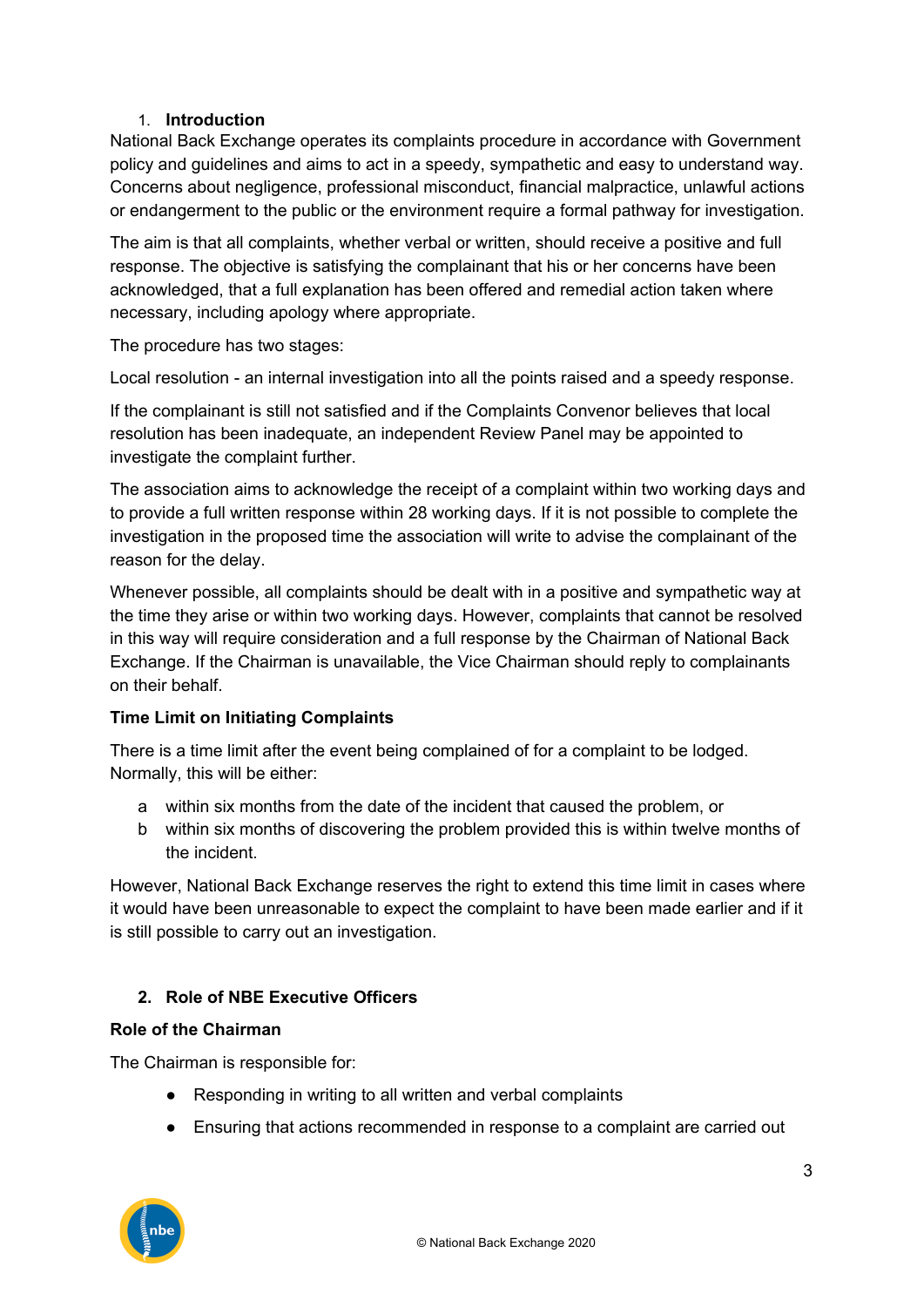• Ensuring that action is taken on the recommendations made by an independent Review Panel.

#### **Role of the Vice Chairman**

The Vice Chairman is responsible for:

- Managing the complaints procedure by ensuring that processes are in place for complaints to be handled in accordance with the Government's directions and guidance.
- Reporting on actioned complaints to the Chairman and the Executive Committee.

#### **Role of the Executive Secretary**

• The prime role of the Executive Secretary, in conjunction with the National Back Exchange office, is to administer the complaints procedure. The Secretary requires access to all relevant records and information considered to be essential for the investigation of a complaint.

Other responsibilities include:

- Initiating investigations into complaints
- Responding to complaint where the complainant does not wish to raise their concerns with those directly involved with the incident, or where members are unable or unwilling to deal with the complaint.
- Consulting with those who have been complained against in advance of any response being made to the complainant.
- Ensuring action plans are developed where necessary as a result of complaints and that systems are in place to monitor these.
- Providing guidance, help and direct support where appropriate to other staff responding to complaints.
- Developing awareness throughout the association on dealing with complaints.
- Acting as mediator when requested or arranging outside conciliation
- Liaising with the Regional Officers and other Executive committee members.
- Attending meetings with complainants at request of the membership.
- Ensuring that contemporaneous records are kept of all complaints, including meeting with complainants.

### **3. Guiding Principles**

The purpose of the Complaints Procedure is not to apportion blame amongst the membership. However, some complaints may bring to light information about serious matters, which indicate a need for further investigation.

If any complaint received by National Back Exchange indicates a serious breach it should be referred as appropriate:

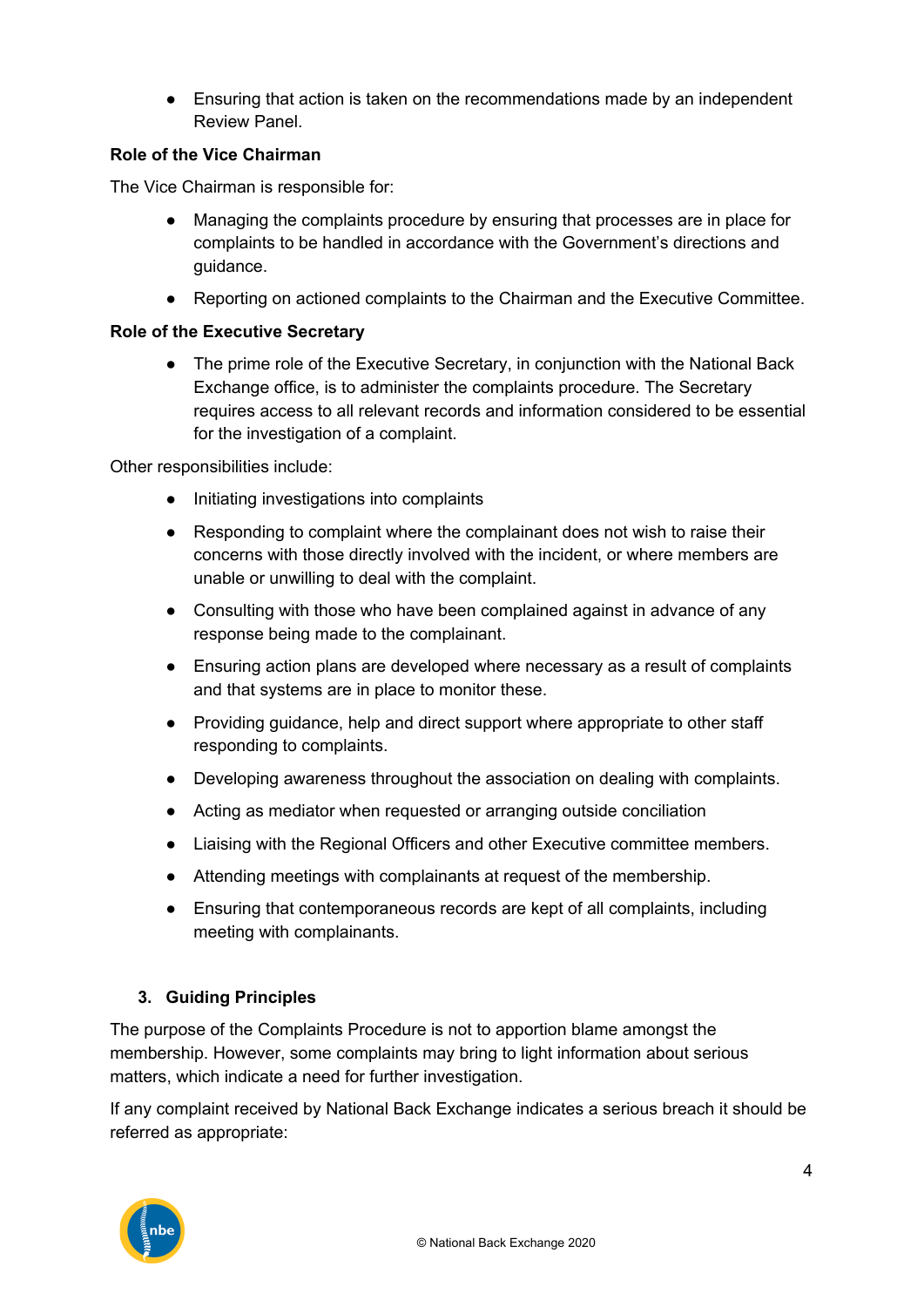- To one of the professional regulatory bodies
- For an independent inquiry into a serious incident under section 84 of the National Health Service Act 1977
- For an investigation of a possible criminal offence

The Complaints Procedure will not deal with any complaint that is the basis of legal proceedings against the NBE. In cases where there is a possible claim of negligence, the complaints procedure should not cease unless the complainant explicitly indicates an intention to take legal action in respect of the complaint. In these circumstances the NBE investigation team will maintain close contact with a legal services department.

All investigations into complaints will be carried out by National Back Exchange as quickly, thoroughly and fairly as possible. The protocols determining action in verbal and written complaints are outlined below.

#### **4. Verbal Complaints**

Verbal complaints are normally about relatively minor matters. These should be resolved locally as they arise, or within two working days, and logged on a verbal complaint notification form (VCNF page 9).

In order to facilitate local resolution, verbal complaints received centrally by the association will be passed to the appropriate Regional Officer(s).

Regional Officers will strive to resolve a verbal complaint by:

- Ascertaining the cause of the complaints
- Responding sympathetically
- Ensuring prompt and effective communication
- Taking appropriate remedial action
- Communicating the outcome of the complaint to the complainant, although it should be borne in mind that all written responses must come from the Chairman
- Ensuring that the complainant is kept fully informed of the process and outcome
- Keeping accurate records of all verbal complaints

If Regional Officers are unsure whether a complaint can be dealt with locally they should seek guidance from the Chairman, Vice Chairman or the Executive Secretary.

If the complainant is dissatisfied with the outcome of the offered resolution, the Regional Officer will ensure that they are apprised of their right to further investigation via the written complaints procedure.

#### **5. Written Complaints**

Members should be advised to address all written complaints to the Chairman. If received

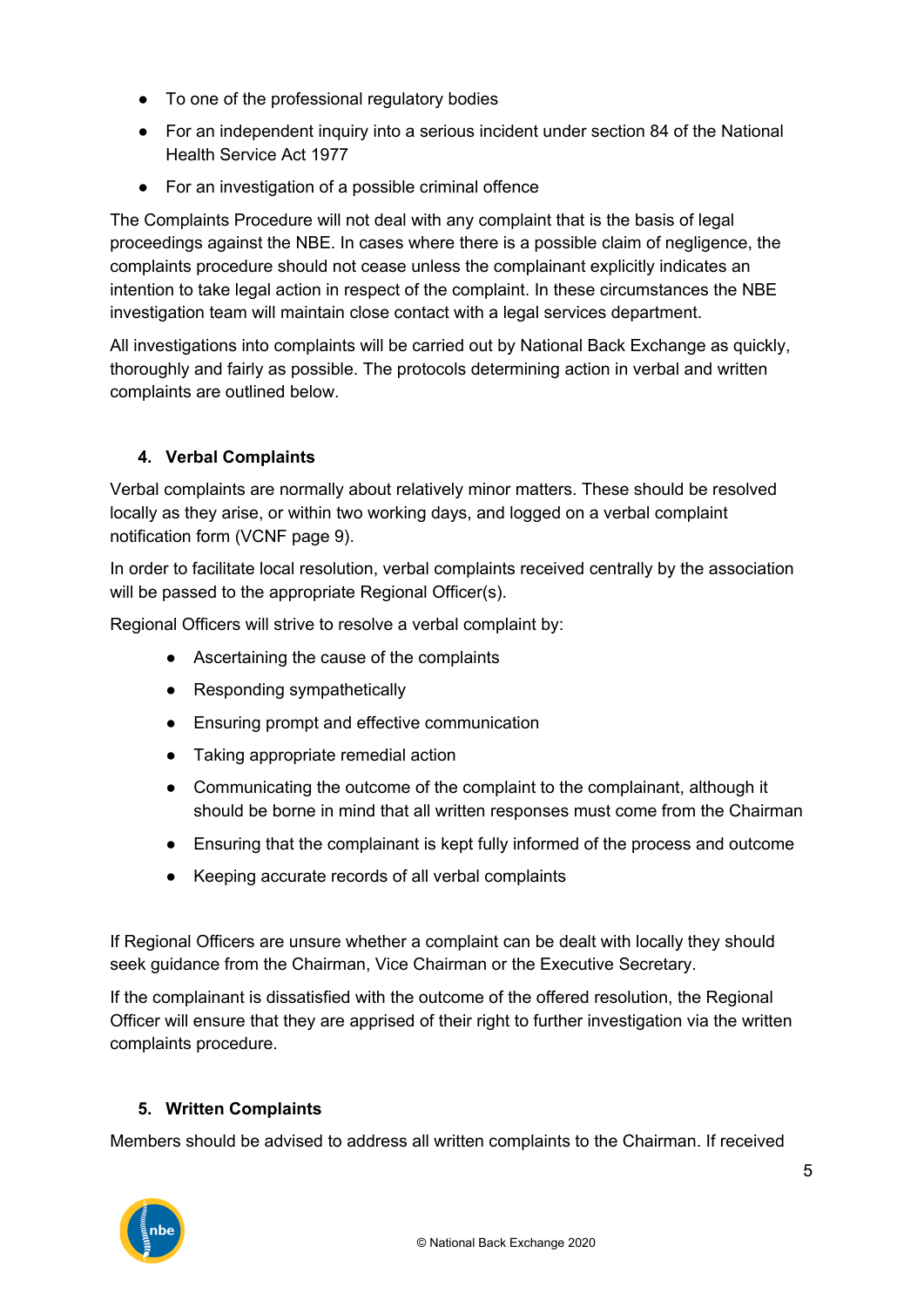directly by other Executive Committee members they must be sent to the Chairman via the Secretary for central action.

All complaints will be acknowledged by the Chairman in writing within seven working days of their receipt.

Complaints will be immediately recorded and indexed by the Executive Secretary.

Complaint details will be sent immediately to the relevant Executive member for investigation and comment.

The Executive Committee member will produce a full written report or a draft reply addressing all aspects of the complaint and return it to the Executive Secretary within fifteen working days of the date of acknowledgement of the complaint.

The Chairman will endeavour to ensure that complainants receive a full written reply within 28 working days of the complaint being received. Should this prove impossible, then the Chairman will ensure that the complainant is advised of the reason for the delay.

Final responses will be seen by the individuals complained of before being sent to the complainant.

All responses must come from the Chairman. Any letter written to a complainant must be seen centrally, before posting, to avoid problems with disclosure.

All written material produced during investigation of any complaint including that written to give guidance to colleagues is material evidence which may be seen by others both inside and outside the association. The tone and content of all written material should therefore reflect this possibility.

All letters of response will be in the name of the Chairman and be recorded in the association's complaints database. Additional written information will be sent with the final response to the complainant outlining further action they can take if they remain dissatisfied.

If a complainant expresses dissatisfaction with the final response from the Chairman, the offer of a meeting between the complainant and the appropriate parties should be offered to try to avoid the matter going to an independent Review Panel.

The Chairman will ensure that complaints received by NBE are properly investigated and that all actions promised in response to a complainant are achieved within a reasonable time. Analysis of complaints and monitoring of the action plans arising from them will be co-ordinated through the Executive Secretary and overseen by the Chairman.

### **6. Complaints Involving Other Organisations**

Where a complaint is received involving another organisation the Executive Secretary will forward the complaint to the appropriate party for action.

### **7. Compliments and Suggestions**

Compliments from the membership on the service provided by NBE and helpful suggestions on how the service may be improved are always welcomed. The Executive Secretary will be

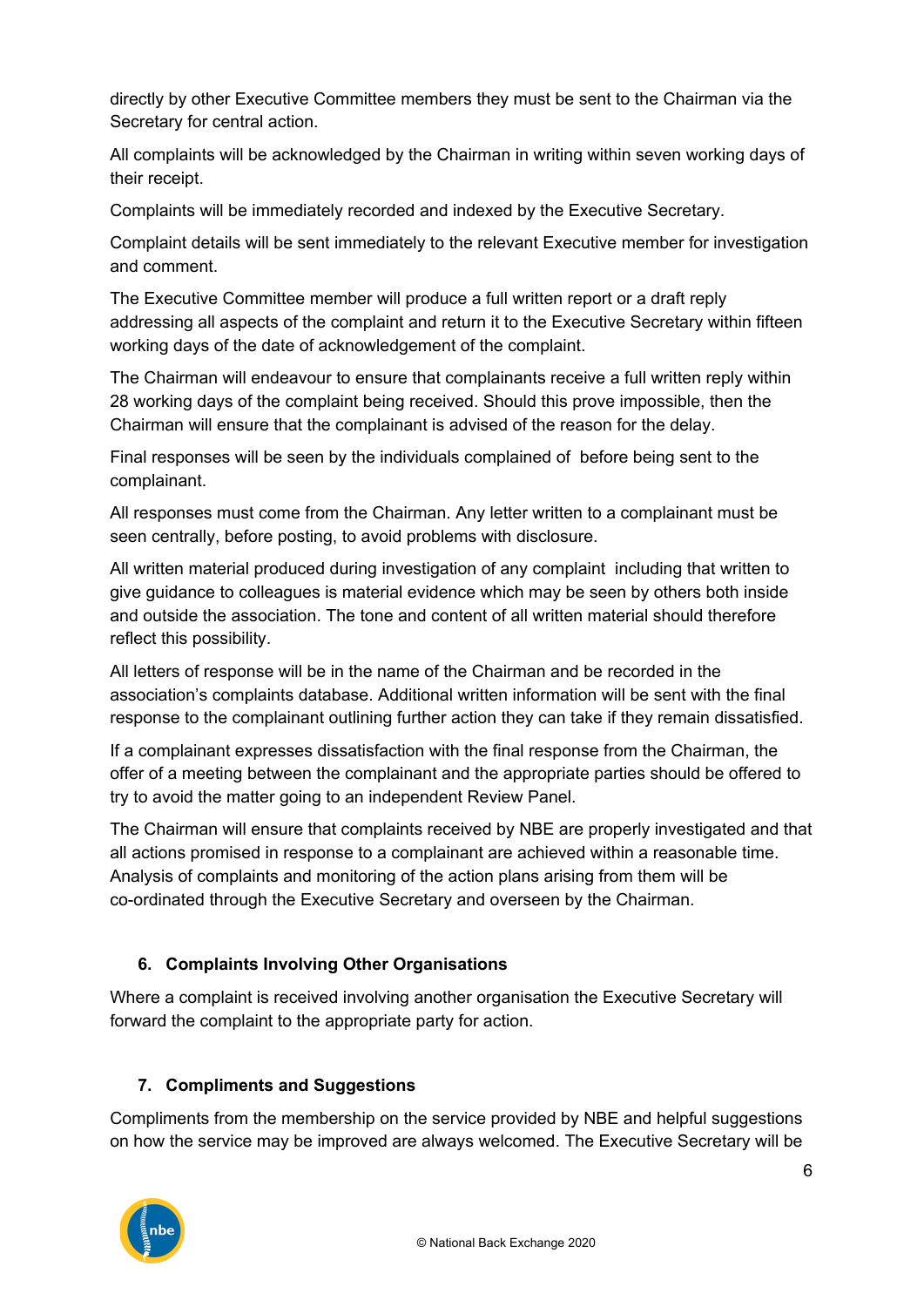responsible for keeping records of all formal compliments and suggestions and channelling them to the Chairman as appropriate.

#### **8. Complaints Involving Health and Safety Issues**

If a complaint involves a Health and Safety issue the Executive Secretary will inform and liaise with the appropriate Executive Committee member regarding any such matters.

#### **9. What Complainants May Expect from NBE Handling a Complaint**

Members will be given every opportunity to express concern or to offer complaint

National Back Exchange will endeavour to make every effort to ensure that all complaints are dealt with quickly, efficiently and to the satisfaction of the complainant.

- All complaints will be listened to and formally acknowledged
- All complaints will be handled calmly, sensitively and without prejudice
- Complainants will be referred to or contacted by the appropriate or desired member of the Executive Committee as soon as possible
- Complainants who are dissatisfied with the resolution of a verbal complaint may avail themselves of the written complaints procedure to request further investigation and report
- All complaints will be viewed by the Association and its officers as an expression of constructive criticism
- Complaints officers will be aware that consultation and recording may delay their response to complainants and will advise them accordingly
- Complaints officers will be aware that their reports should contain all necessary information to allow the Chairman to send a robust reply to complainants, containing;
- The determinable facts
- A response to each aspect of the complaint
- An honest, clear and balanced report
- Acknowledgement of any errors or shortcomings
- Timed plans for remedial actions and a named person responsible for executing these plans
- Further information on how to proceed should the complainant remain dissatisfied with these plans
- Complaint reports will adhere to the requirements of the relevant legislation, e.g. Data Protection Act.
- Complainants will be offered every opportunity to discuss matters and queries

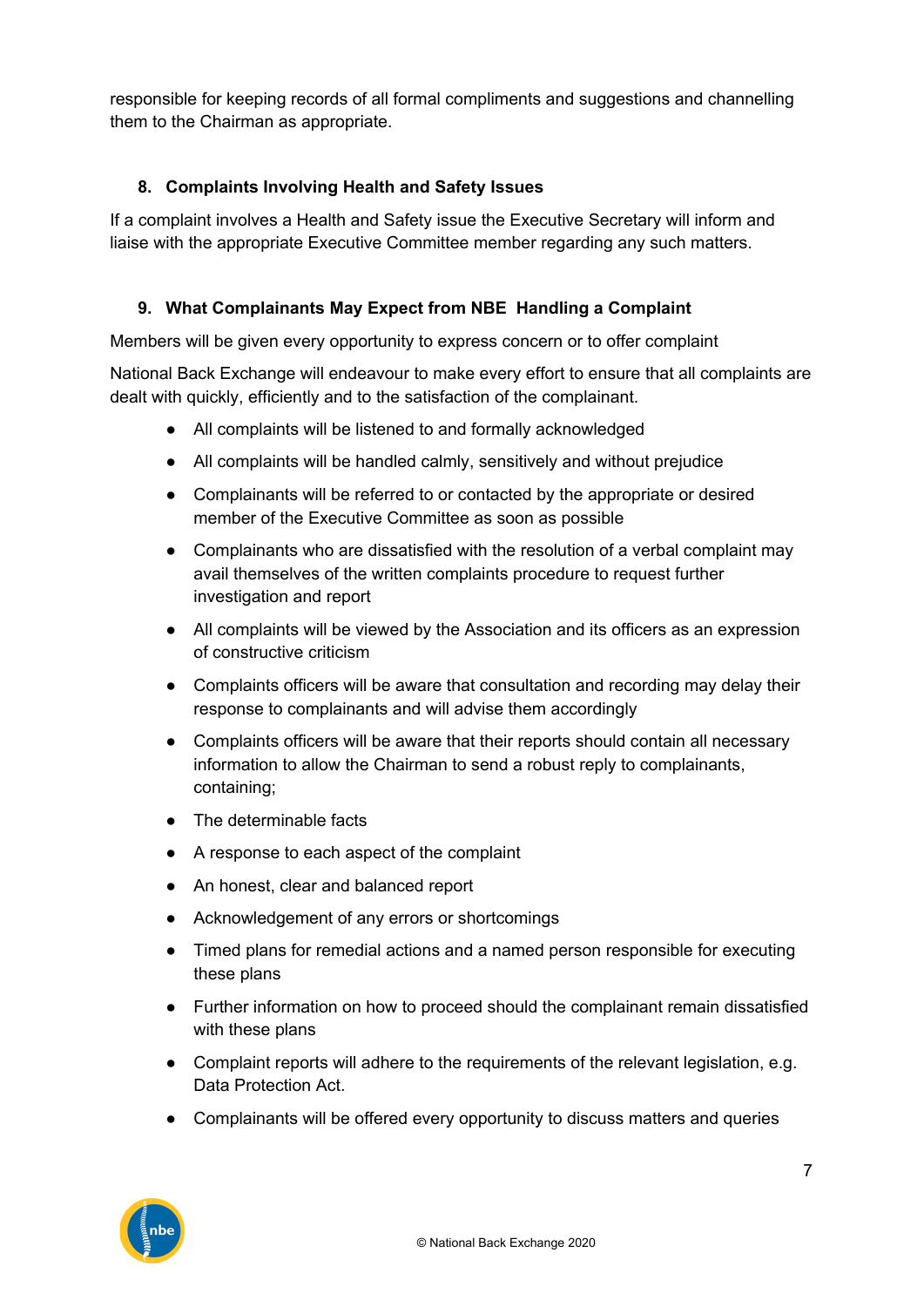relevant to their complaints with the executive officers involved.

#### **10. Appeal**

If you decide to appeal against a disciplinary decision, you must do so in writing within five working days of receiving the decision. Your letter should set out clearly your grounds for appeal.

The appeal meeting is not a re-hearing of the original disciplinary meeting. It will generally and, in particular cover the following issues:

- Whether there were any procedural flaws and whether they affect the merits of the case;
- Whether the original decision appears to be logical, proportionate and supported by the information gathered; and
- Any new information that was not available at the time of the original meeting but which has since come to light.

An appeal will be heard by another Executive Officer to the one who held the disciplinary meeting except where this is not possible due to the seniority of the post holder. The Executive Officer will not have previously been involved in the case. A note taker will also be present to take a note of the key points.

You will be notified whether your appeal has been upheld or not at the end of the appeal meeting and confirmed within ten days or in writing within ten working days of the meeting. In cases where a decision cannot be taken within the prescribed timelines you will be so informed.

The outcome of an appeal meeting could result in a change to the original decision (e.g. an increase or reduction in a level of sanction awarded at the original disciplinary hearing) where there is a clear case for doing so. The decision is final and there is no further right of appeal.

#### **11. Audit Monitoring and Review**

The Executive Committee will be responsible for leading on the implementation of this policy.

This policy will be continually monitored and will be subject to an annual review. An early review may be warranted if one or more of the following occurs:

- As a result of regulatory / statutory changes or developments
- As a result of NBE policy changes or developments

| <b>Date</b> | <b>Vers</b><br>ion<br>no. | <b>Status</b> | <b>Summary of changes</b> | <b>Consulting</b><br>group /<br>person | <b>Changes</b><br>made by |
|-------------|---------------------------|---------------|---------------------------|----------------------------------------|---------------------------|
| April 2005  |                           |               | New policy                | <b>NBE Exec</b>                        | S Wells, M<br>Muir        |

#### **12. Version Control Information and History**

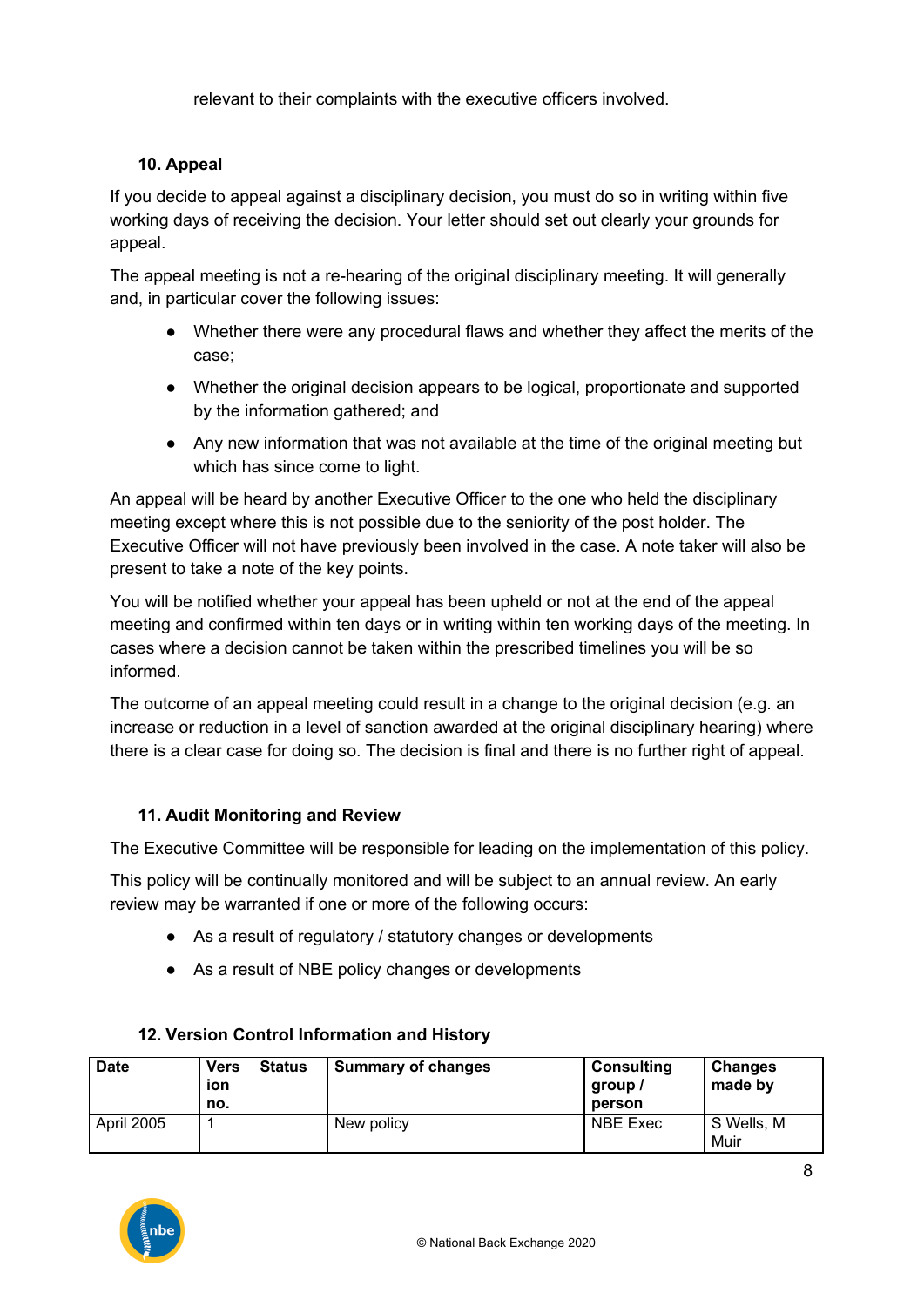| August 2005      | 1.1 | Minor format / content changes | NBE Exec        | P Leggett  |
|------------------|-----|--------------------------------|-----------------|------------|
| February         | 1.2 | Minor format / content changes | NBE Exec        | M Muir     |
| 2007             |     |                                |                 |            |
| <b>July 2013</b> | 1.3 | Minor format / content changes | NBE Exec        |            |
| May 2018         | 1.4 | Minor format / content changes | NBE Exec        | Vice Chair |
| May 2020         | 1.5 | Reviewed - no changes          | <b>NBE Exec</b> | Vice Chair |

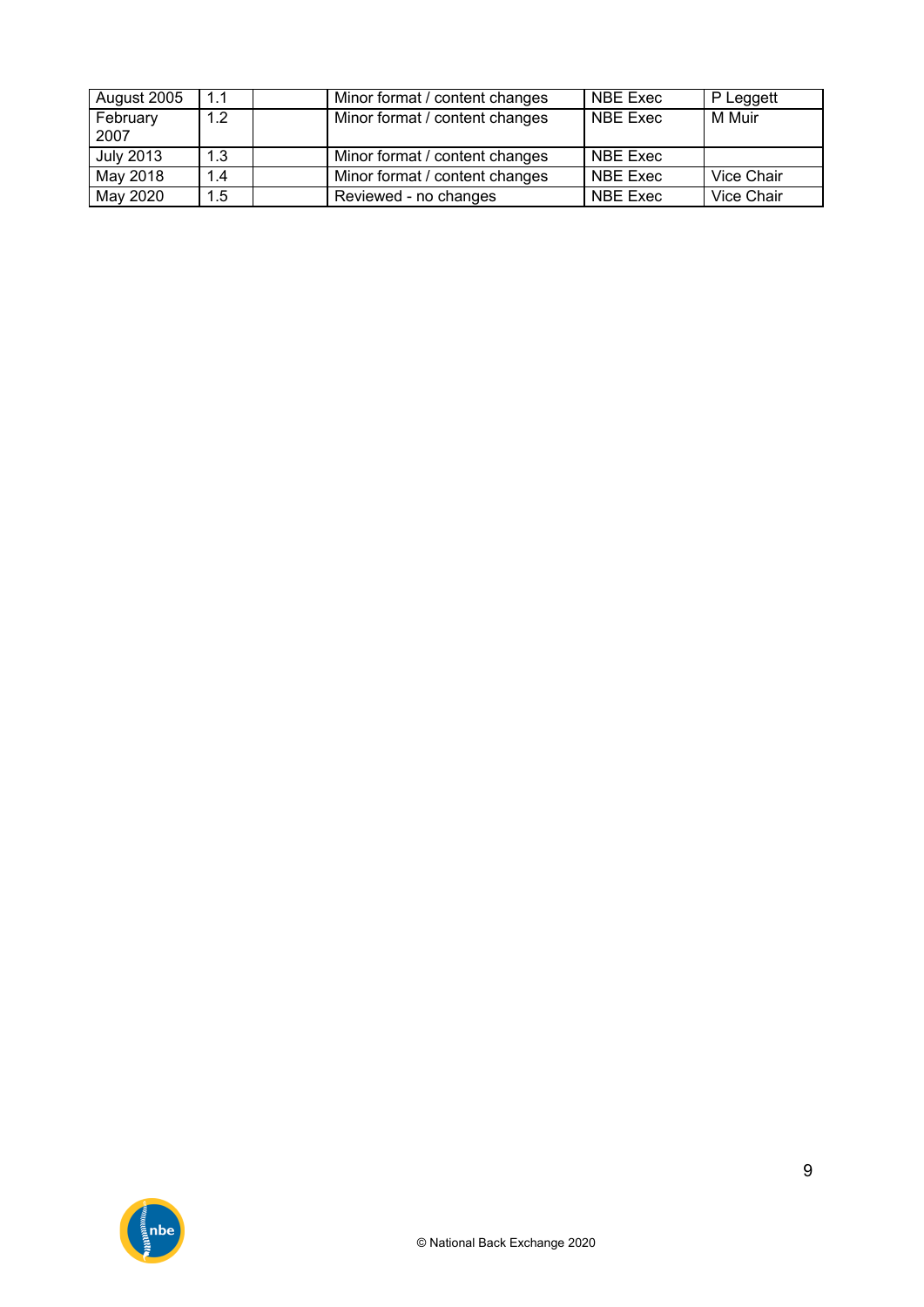# **Appendix One**

Name of Complainant:

Address:

Tel. No:

Email:

Complaint taken by:

Date: Time: Time: The Solution of the Solution of the Solution of the Time: Time:

Details:

Action Taken:



# **National Back Exchange Complaints Notification Form**

10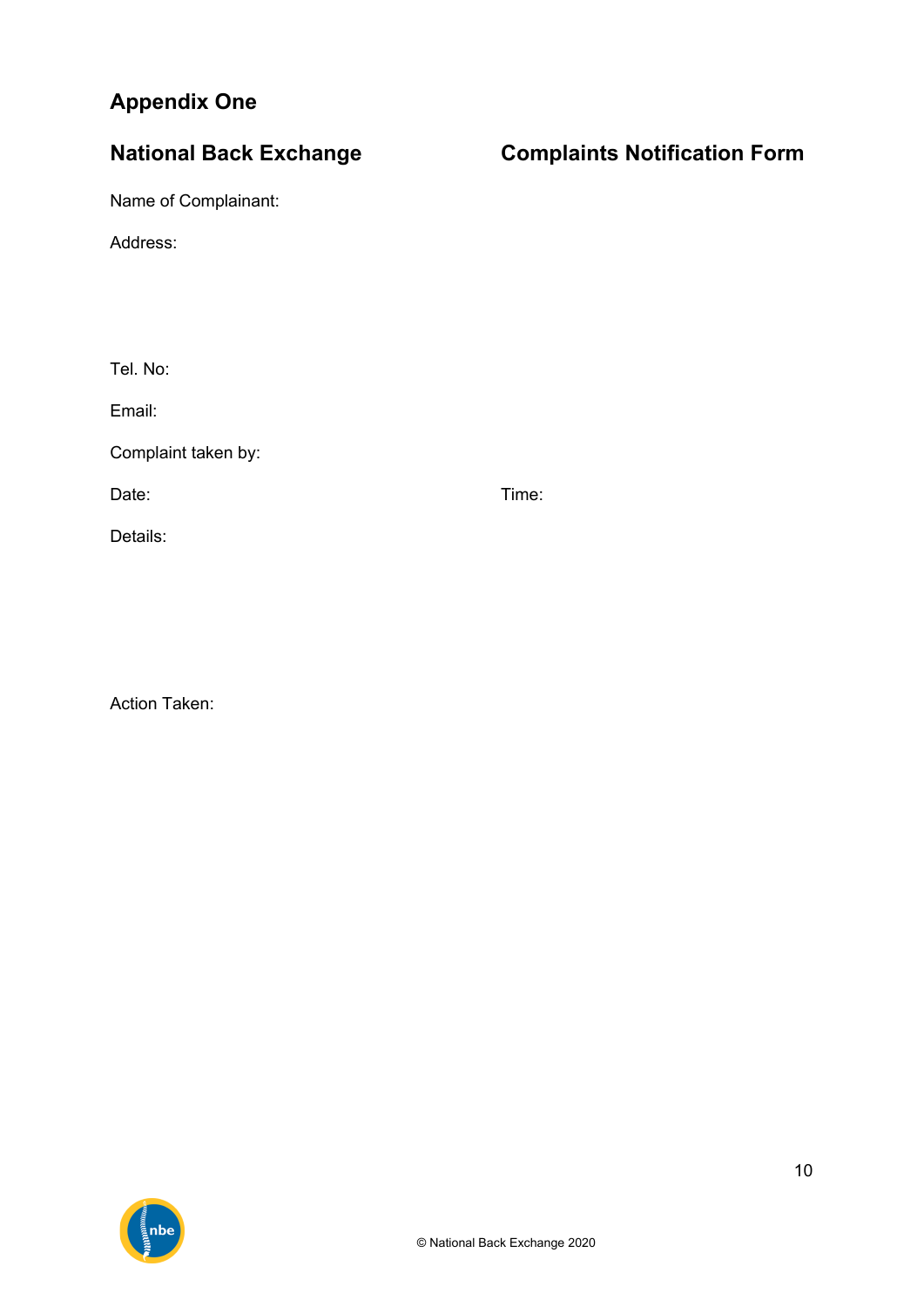## **Appendix 2**

# **National Back Exchange Complaints Action Plan**

The complaint identified below requires an action plan. Please complete and return to the Secretary - Executive Committee.

Complaint Nr Complainant

Date received Name (if different from complainant)

Brief Summary of Complaint:

Indicate what action will be taken to prevent recurrence of complaint and/or improve quality

Action Implementation date By whom

Action Implementation date By whom

Action Implementation date By whom

Name (print): Date:

Signature: Signature: Signature: Signature: Signature: Signature: Designation: Designation: